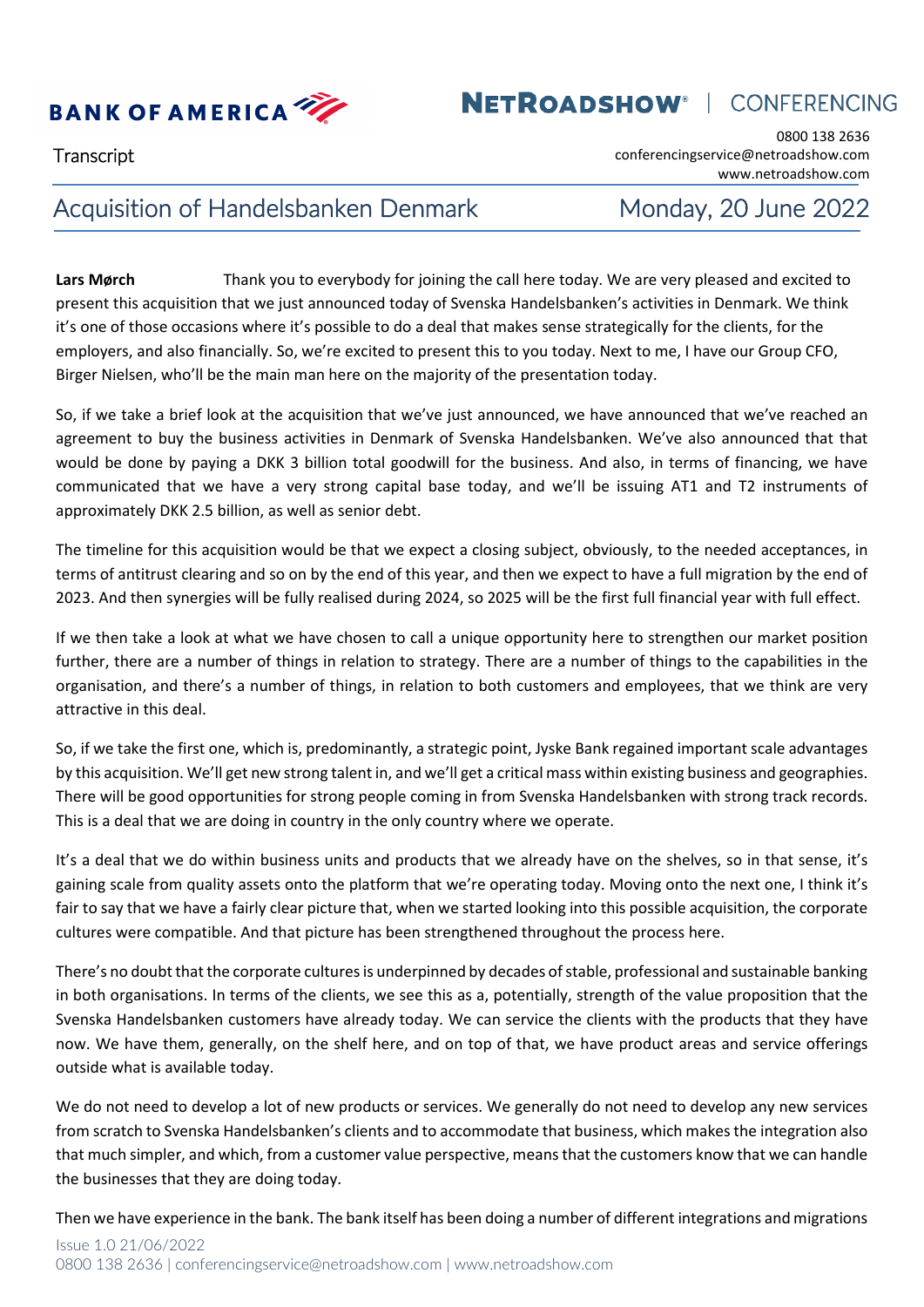

**Transcript** 

0800 138 2636 conferencingservice@netroadshow.com www.netroadshow.com

## Acquisition of Handelsbanken Denmark Monday, 20 June 2022

in the past, and there's a number of people around the senior management, who have been part of this in the past. The data platforms have been doing similar migrations a number of times, also recently. So, it's fair to say that we believe that we have the experience and the competences in-house and at the data centres to do this.

In terms of the financial path, we have a strong capital and funding position, and that allows us for an all-cash deal, and no need for an equity raise. The transaction is then, as a consequence of this, expected to increase the EPS, but it's also expected to increase the EPS by more than what we could have done with a standalone business plan, ie, including buying own shares.

So, to take a look at the business that we are adding to the existing Jyske Bank, it's a business that is headquartered in Copenhagen, with 43 branches and approximately 600 employees. It's a full-service bank. It has a larger share of personal clients than business clients, but is a strong bank in both areas and has the necessary products and capabilities. Our view is, and I think the market would share that view, that Handelsbanken have shown a remarkable track record, in terms of asset quality.

And we have had, obviously, a chance throughout this process, to get a deeper understanding of the portfolio, which, to us, looks very attractive, also from a credit risk perspective. The performance of Handelsbanken in Denmark has been strong, and they've delivered fairly good results. It's not a business that has remarkably outgrown the market. It has been rather stable instead, and growing at rates that are not extremely high. Instead, there has been a clear focus on building quality, which is one of the key things that we have been looking for.

They've had a profit before tax of DKK 0.7 billion cost/income in the high 50s, and non-performing loans on 0.5%. Altogether, market share of approximately 2%. When we are adding the 80 branches that Jyske Bank has today with the 43 branches in Svenska Handelsbanken in Denmark, we will have, by far, the largest net of branches in Denmark.

Obviously, that gives very good possibilities for integrating some of the branches here, and it also gives good opportunities for getting critical scale in important areas in important parts of the country, ie, Northern Zealand is important, and a part where Svenska Handelsbanken is very strong.

If we're looking at the portfolio, well-diversified, and if we look at the country, with the branches, we'd basically be covering all of the country, even with a slight reduction or a reduction in the branches that we are planning.

Birger, would you take the next slide?

**Birger Nielsen** Thank you, Lars. I would be happy to do that. Looking at the next slide, it's important for us to stress that transaction adds critical scale to Jyske Bank in several areas. One, if we look at the financials, we will approximately add one fifth to the profits. We will approximately add one fifth to the volumes, and we'll approximately add between one fifth and one sixth of the employees of the existing group.

And if we look at the right-hand side at the bottom, you can see that it actually also adds to diversifying the portfolio of Jyske Bank, since there is a higher concentration of private customers with the acquired entity. 70% is retail, 30% is corporate, so that adds to the stability or the cashflow within the new entity going forward.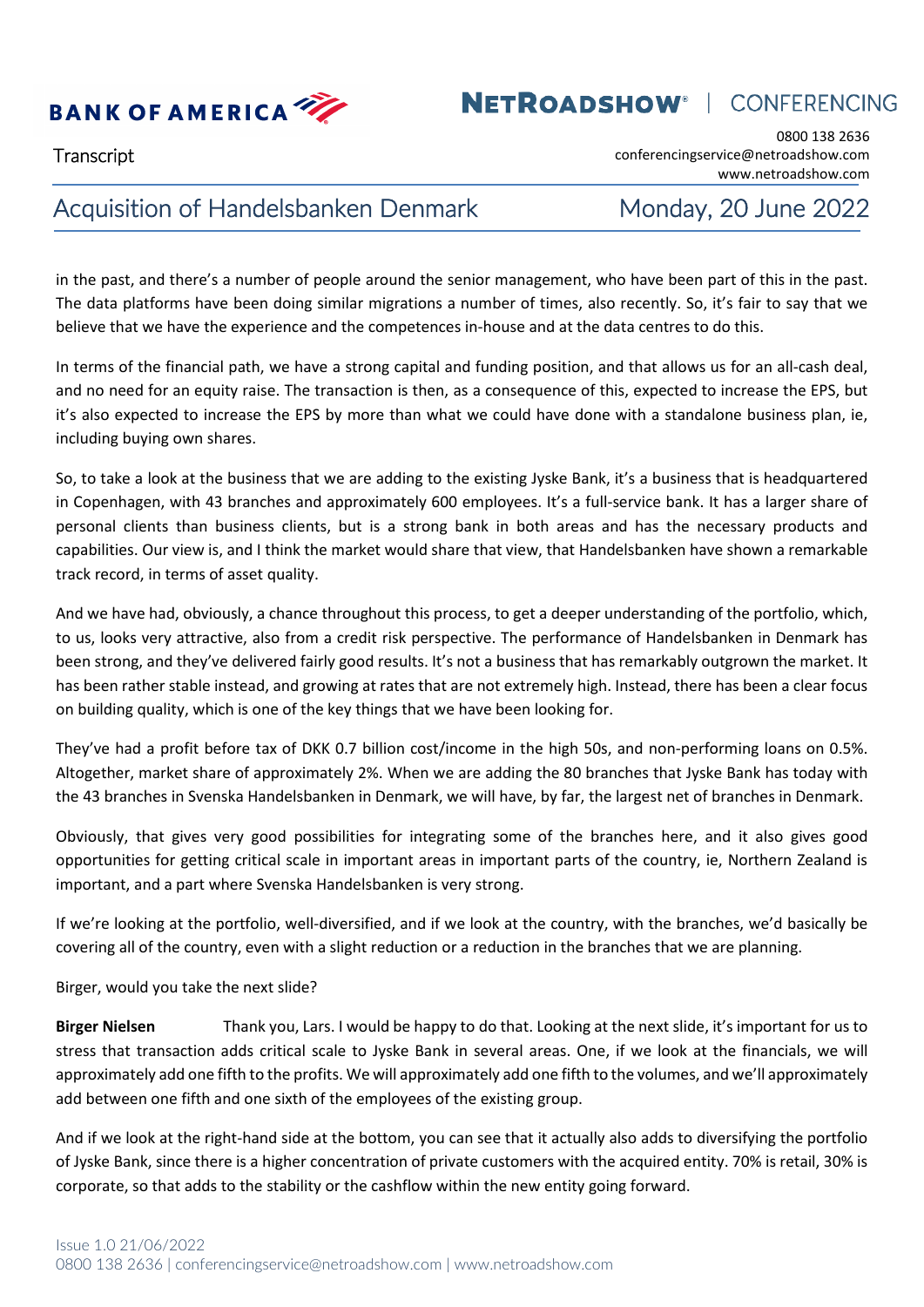

**Transcript** 

0800 138 2636 conferencingservice@netroadshow.com www.netroadshow.com

## Acquisition of Handelsbanken Denmark Monday, 20 June 2022

From day one, this transaction will have a positive impact on our financials. Even in the transition year 2023, we'll deliver, expectedly, an add-on to pre-tax profit of DKK 0.3 billion, and if you look at the composition of that calculation, you can see that, from a standpoint of a normalised provision year or impairment year, we expect the profit from Svenska Handelsbanken Denmark of DKK 0.6 billion.

Then we expect to see core synergies of DKK 0.2 billion, which primarily relates to replacing costs paid for the group services. And then we start the integration and restructuring, which will cost us, expectedly, DKK 0.4 billion in 2023, mainly driven by IT costs.

Be aware that the exit costs from leaving BEC will be paid by Handelsbanken.

On the income side, there will be a slight negative from customer churn and higher funding costs in the year of 2023, adding that together to DKK 0.3 billion on pre-tax profit. If we then move ahead and look longer term, '24 onwards, we expect pre-tax profit to be lifted by approximately 25% in the long run, approximately 1 billion pre-tax from '25 onwards. And if we, again, look at the projections here and the composition, you can see that, in the third column, the cost synergies will now be expectedly DKK 0.4 billion.

Again, replacement of group services is one element to it. A second element is a common IT platform and common platform for products. And finally, we expect to see some FTE reduction in the years ahead via natural attrition in the whole group. And then, in 2024, we expect to spend the last 100 million in integrating restructuring costs, ie, a oneoff that will then be finalised by the end of '24.

And looking at the income synergies, we haven't yet spelt out any specific numbers here, but it's obvious that there are upsides to the income synergies, from higher interest rates, from different deposit margins, and maybe also from increased repatriation of existing loans total credit. So, we see potential and upsides to the numbers that we present here in the very long run.

If we then look at the capital side of things, Lars has mentioned that this transaction will take place without need for an equity raise. We are at 17.2% as of now, here in Q1 in the existing group. Then we pay DKK 3 billion in a fixed goodwill payment. And further to that, we estimate DKK 25 billion of REA of risk transferred via this transaction. And finally, we will see a healthy income, retained earnings from the end Q1 numbers that will add to the character levels.

Summing that together gives us, expectedly, a CET1 level well above 14% at the time of closing, slightly below our management interval, which we have stated in the market of 15 to 17% long term. But it's also, despite slightly below the 15%, it's well above the regulatory requirements, which, as of now, is around 10%. And we will spend the coming quarters after the closure to rebuild capital, bringing it back into the interval between 15 and 17%.

And we will also, during the course of '23, reconsider starting buying back shares again, depending on the development in the market and our actual ability to grow the capital levels.

When we look at the funding overview, as you can see on the slide, we have a very strong funding position, and the consideration here is, expectedly, a net asset value number of around DKK 30 billion, which will be precise at the day of closing. And then we can add the DKK 3 billion in goodwill, amounting to, all in, DKK 33 billion. On the sources, from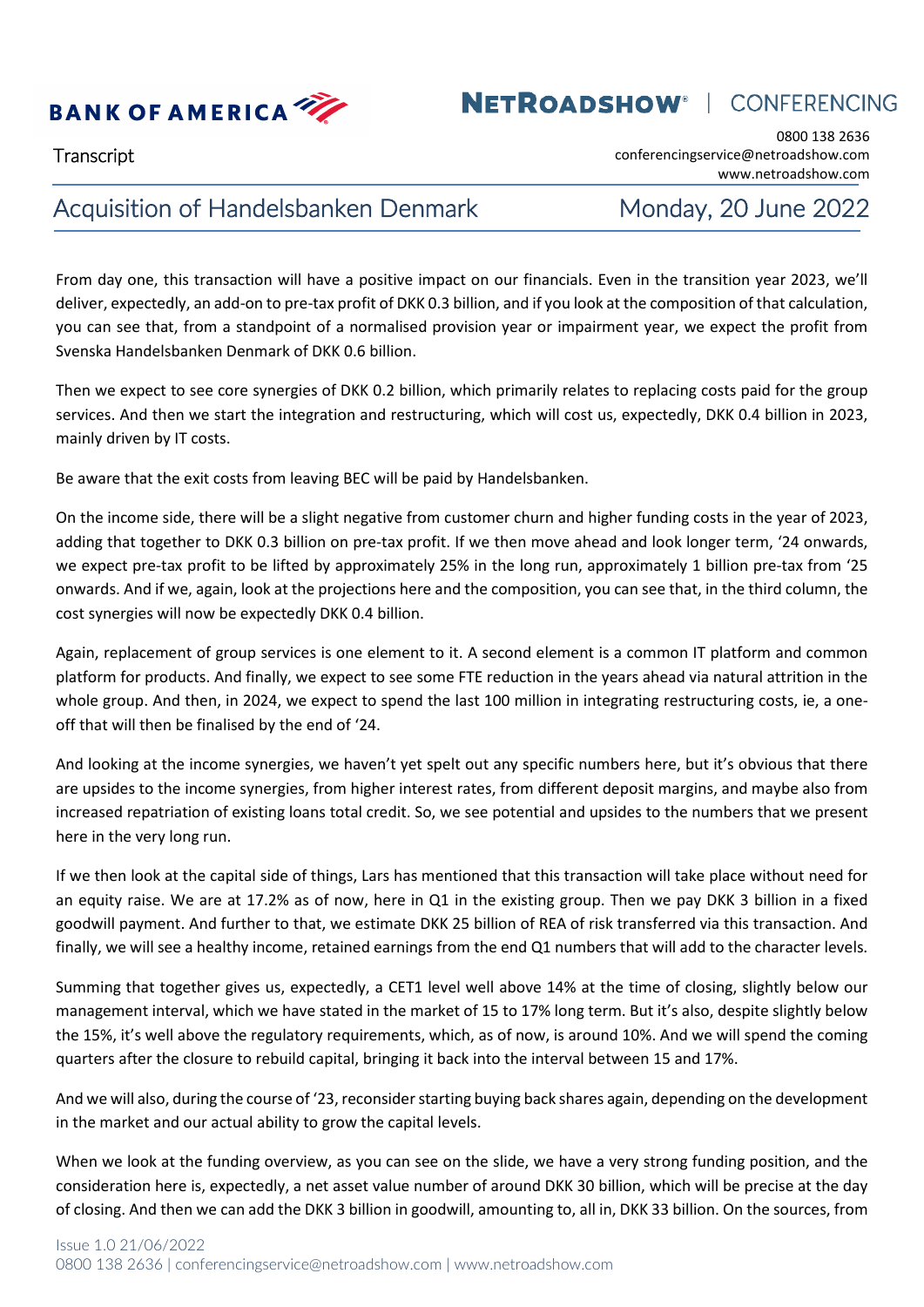

**Transcript** 

0800 138 2636 conferencingservice@netroadshow.com www.netroadshow.com

## Acquisition of Handelsbanken Denmark Monday, 20 June 2022

the top, we will deliver retained earnings. Adding to that, we will issue AT1 in the very short term, and also Tier 2, shortly, probably after summer break, of approximately DKK 2.5 billion.

We will issue unsecured debt to some extent, and then the last year's part of the funding vehicle will stem from covered bonds funding out of Jyske via credit. And finally, in the bottom, you can see, we have excess liquidity, simply because our liquidity metric, as of today, is very strong.

This transaction, if we could sum it up with some milestones, is announced today,  $20<sup>th</sup>$  June, and we will, between signing and closing, manage the funding needs, AT1 and Tier 2 instruments will be issued in the market, and a smaller degree of senior debt as well. And we expect the closure of this deal to happen in the fourth quarter of this year and the completion of the transaction with migration of data from BEC to [unclear] will take place in the second half of next year, expectedly.

And finally, the full realisation of synergies will be in place during the year 2024, i.e., with full financial impact from 2025.

Lars Mørch Thanks a lot, Birger. And then, just to sum it up, we feel that this is a highly compelling transaction for, basically, all stakeholders involved. And I think, during the day, the view that we get from customers and employees supports that strongly. The customers of Handelsbanken are strong clients. They will still be able to deal with many of the same employees going forward. They'll still be able to get the main offerings that they are happy about, that will not add any extra costs to Jyske Bank.

And on top of that, they will get the benefit of Jyske Bank's stronger platform, i.e., also in terms of digital solutions. It's also highly attractive to employees, because that will give good career opportunities, and strong people will find a good place and home in Jyske Bank. For the shareholders, this is, we believe, a very unique value-enhancing opportunity.

It has been a possibility for us to add extra volume to the bank for the last couple of years, but we've been looking for the right quality. And we think that we have found the best quality in the market by going together here with the Handelsbanken Danish activities. Thank you.

**Operator** Thank you. if you'd like to ask a question, please use the Raised Hand button, located at the bottom of your screen. Alternatively, you can type your question in the Q&A chat box. If you've joined us on the telephone today and want to ask a question, it's star followed by the number one on your telephone keypad. Our first question today comes from Sophie Peterzens of J.P. Morgan. Your line is open. Please go ahead.

**Sofie Peterzens** Hi. Here is Sophie from J.P. Morgan. I hope you can hear me. my question would be on the risk-weighted assets or the REA. So, you're going for around DKK 25 billion of REA in Danish kroner, whereas Handelsbanken is saying that the REA benefit for them will be around SEK 22 billion in Swedish kroner. So, if I convert Swedish kroner into Danish kroner, it's only around 15 billion Danish kroner. So, 25 billion Danish kroner versus 15 billion Danish kroner is a quite big difference.

Could you just explain why the REA is so much higher at Jyske, compared to the Handelsbanken, and should we expect,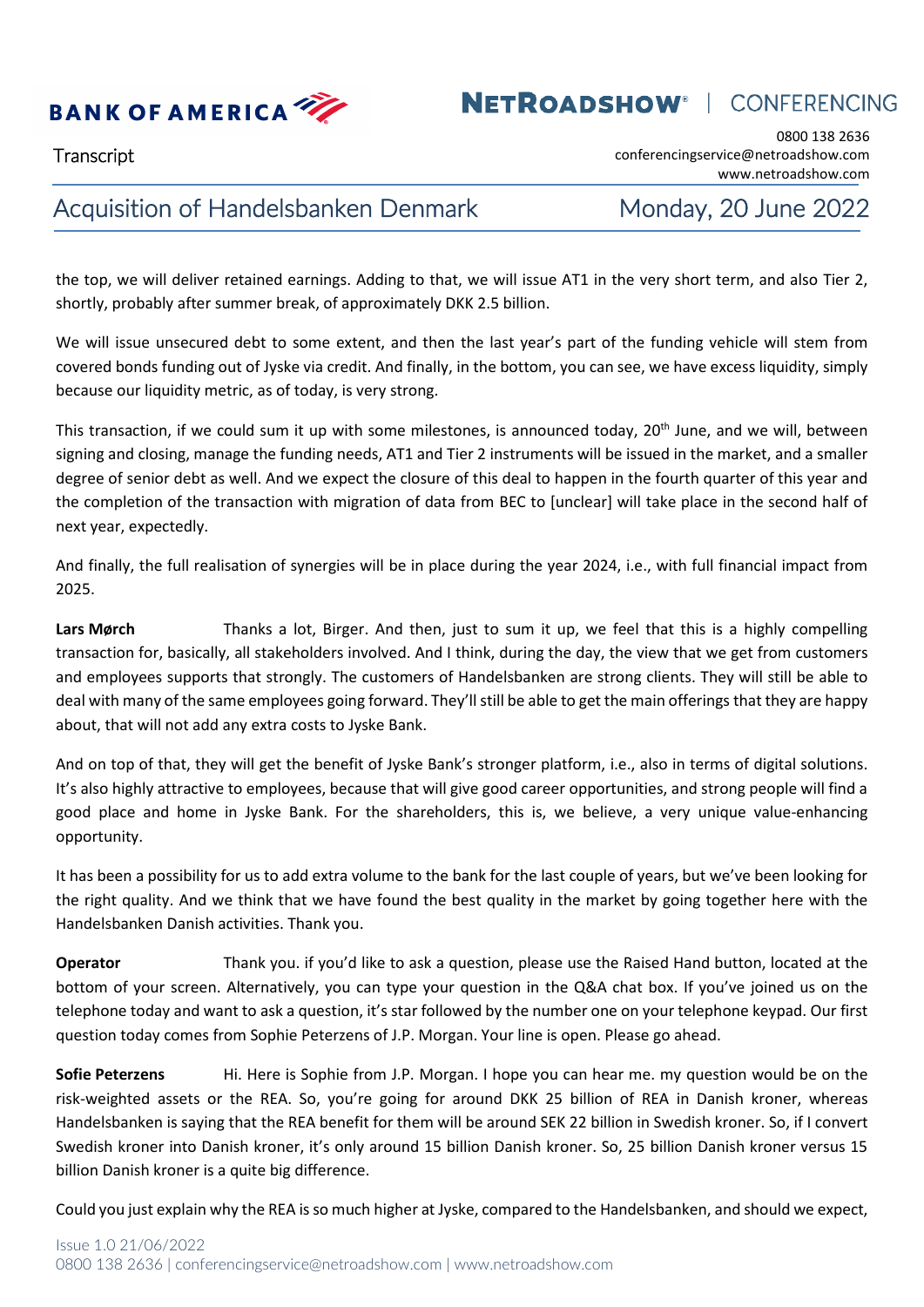

**Transcript** 

0800 138 2636 conferencingservice@netroadshow.com www.netroadshow.com

## Acquisition of Handelsbanken Denmark Monday, 20 June 2022

over time, that there is some REA benefit? I don't know if you can ask for model approvals or, yes, anything that we should take into consideration? So, that would be my first question.

My second question would be, on the payout, you mentioned that you will consider starting the buybacks in 2023. So, how should we think about buyback levels? If you could give us some guidance that, I don't know, core equity Tier 1 is within a certain bucket, that this means that you will consider a certain payout?

And then, lastly, could you just comment on the rate sensitivity of Handelsbanken Denmark and how much upside we should, potentially, expect from higher interest rates, in terms of the income synergies? Thank you.

**Birger Nielsen** Thank you, Sophie, for the very good questions. If I should take them one by one, the RWA, or the REA, DKK 25 billion, is based on our assessment. Given our internal risk weights in the portfolio to date, it is so that we are able, until the customer data is available, to use our internal risk weights on this portfolio. And that adds around DKK 25 billion in REA. The difference between our calculation and the ones in Sweden, I'm not able to answer, but this is our assessment.

Number two, the payouts, we will, as I said, reconsider buybacks during the course of '23, when capital level, CET1 level, is again, reassured in the interval between 15 and 17%, and the number or the amounts being paid back, of course, very much depends on the retained earnings and the market situation as of at that point in time. Finally, the risk sensitivity of the new entity, we are not able to provide you with specific numbers, but it's our ambition that they will not deviate very much from what you expect Jyske Bank to have of sensitivity in our group.

#### **Sofie Peterzens** Thank you, that's very clear.

**Operator** Thank you. Our next question today comes from Jakob Brink of Nordea. Please go ahead. Your line is open. Hello, Jakob. Your line is open. Unfortunately, we're not receiving any audio from that line, but as a reminder, if you would like to ask a question and you've joined via Zoom, please raise your hand or type in the Q&A chat box. Whilst we wait for the questions to come through over Zoom, we'll move to the conference call.

We have a question on the line from Asbjørn Mørk from Danske Bank. Your line is open. Please go ahead.

**Asbjørn Mørk** Yes, hi. Thanks for taking my questions. Asbjørn from Danske Bank here, and congratulations on the deal as well. Couple of questions on my side. First, on your assumptions for normalised profit in Handelsbanken going forward, the DKK 600 million versus the DKK 735 million that was delivered last year, could you just give me a little bit of a guidance on how do you get to the DKK 600 million level? I guess, loan losses were eight basis points less here, so maybe that's one of the reasons, and fee income as well. But just a little bit of clarity on that one would be quite nice.

And then on the negative synergies, the DKK 100 million, just to make sure I got it right, so the total lending book is DKK 66 billion. The total consideration is DKK 33 billion, of which DKK 3 billion is goodwill. So, I guess, there's something like 36 billion of loans that are not on the balance sheet. Is that correct? I understood that would be to take credit loans that you could risk losing income on going forward?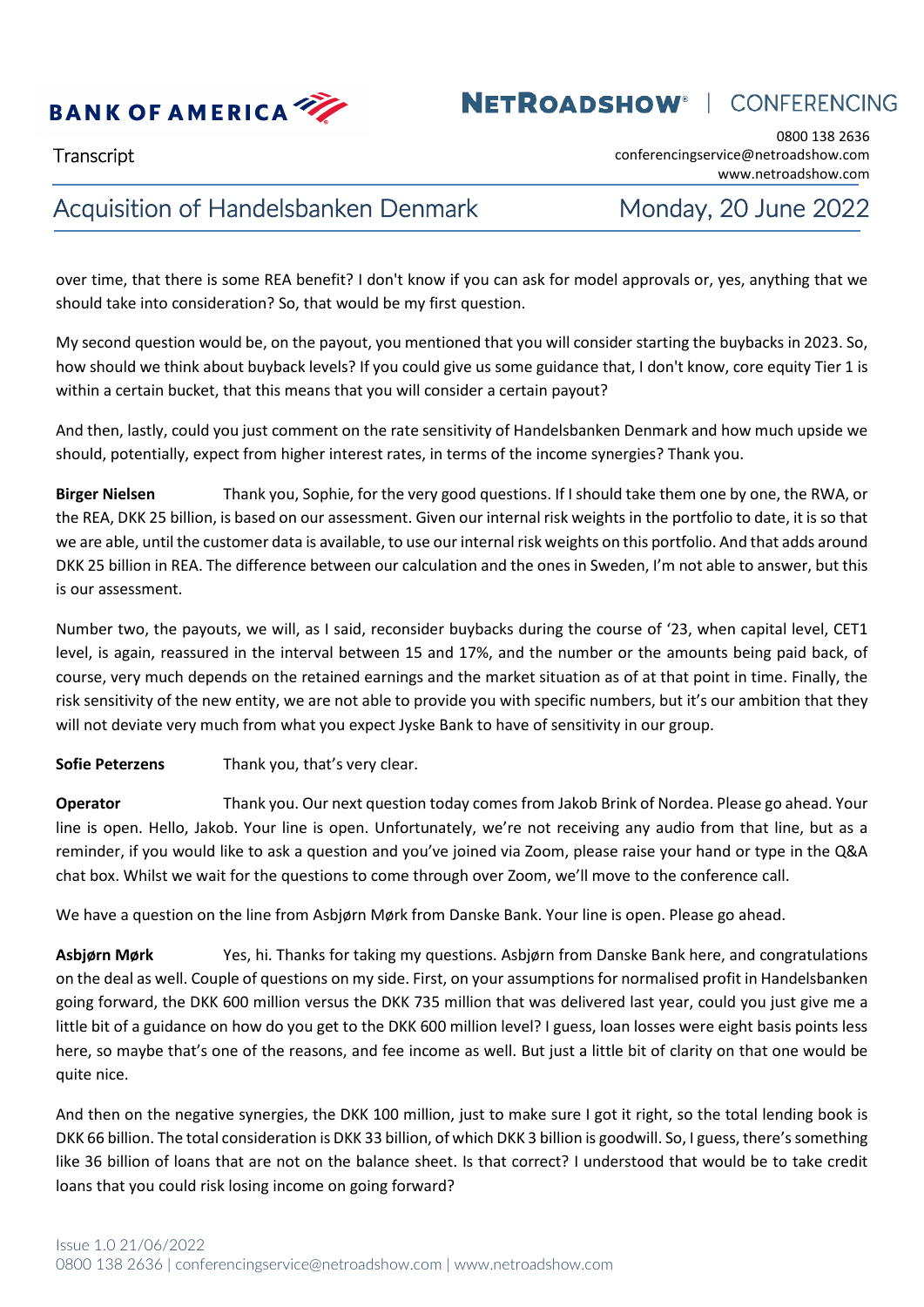

**Transcript** 

0800 138 2636 conferencingservice@netroadshow.com www.netroadshow.com

#### Acquisition of Handelsbanken Denmark Monday, 20 June 2022

And just a little bit on the assumptions on the funding side as well. What are you assuming, just get a struggle to go, get to only DKK 100 million negatives on the opportunity side there? Thanks.

**Birger Nielsen** Thank you very much, Asbjørn. I'll be happy to answer them. The normalised profit in '24, as you say, has normalised, given the long-term average of impairments, around DKK 600 million plus/minus, but that's our rough estimate as of now. The DKK 735 million in '21 was the strongest year ever, and of course, that entails very strong performance on all the lines in the P&L. And what we now sense is that the DKK 600 million, in a normalised year, impairments would be an appropriate starting point for looking at this case.

When you talk about the synergies and the DKK 66 billion in loans, we have DKK 66 billion loans, DKK 36 billion in deposits. That's a gap of DKK 30 billion, plus the DKK 3 billion in goodwill, which will be paid to Handelsbanken. I think that adds to the equation very well, so please correct me if I didn't understand your question.

Lars Mørch I think there was a part to the question here, which was about what is the total credit amount? And I think, just to add a little bit of flavour to that one, Asbjørn, the total credit amount is roughly DKK 9 billion. So, that's not the DKK 36 billion. That's approximately DKK 9 billion.

**Asbjørn Mørk** So, there's only DKK 9 billion of total credit lending?

**Birger Nielsen** Correct. And then you asked about the funding side and the negative implications of that. We will issue AT1 and Tier 2 at the amount of around DKK 2.5 billion. We will probably also issue some senior debt. The estimate is, of course, based on the market conditions, and we are also incorporating in our calculations slightly higher spread than what we have seen formerly due to the market situation, as of now. So, we believe, in the calculations we calculate and incorporate, also some uncertainty as to developments in issuing that capital instrument as well as debt.

**Asbjørn Mørk** Okay. If I then could just, a follow-up question, but basically, on the last, you mentioned that this will be fully factored in by 2025, and then you say that the EPS boost will be 10% by 2024. If I look at the slide 7 in your presentation and try to extrapolate that to 2025, I guess, cost synergies could be higher, but I guess, the moving factor here would be the integration cost that will come off by 2025. So, is it fair to assume that the 10% boost for 2024 will be, all things equal, around 11% plus for 2025? Is that how you think about it?

**Birger Nielsen** Yes, it's based, if you do it on a capital-neutral sense and level, we will see it slightly lower.

The main difference here is based on the fact that we, at the outset, bring our capital level slightly below our longterm levels, and also the levels that we initially will keep if we were running Jyske Bank as a standalone entity.

**Asbjørn Mørk** Okay. Final question from my side will be on the SIFI status. So, do you think this acquisition will have any impacts on your SIFI surcharge going forward?

**Lars Mørch** Well, if you look at the calculation of the SIFI today, yes, I believe, 12 different triggers, and adding a 2% market share, well-run bank to Jyske Bank, will not jeopardise any stability on [unclear]. So, the 1.5 pp. uplift is still solid and valid after the inclusion of Svenska Handelsbanken.

#### **Asbjørn Mørk** Okay, that was very clear. Thanks a lot.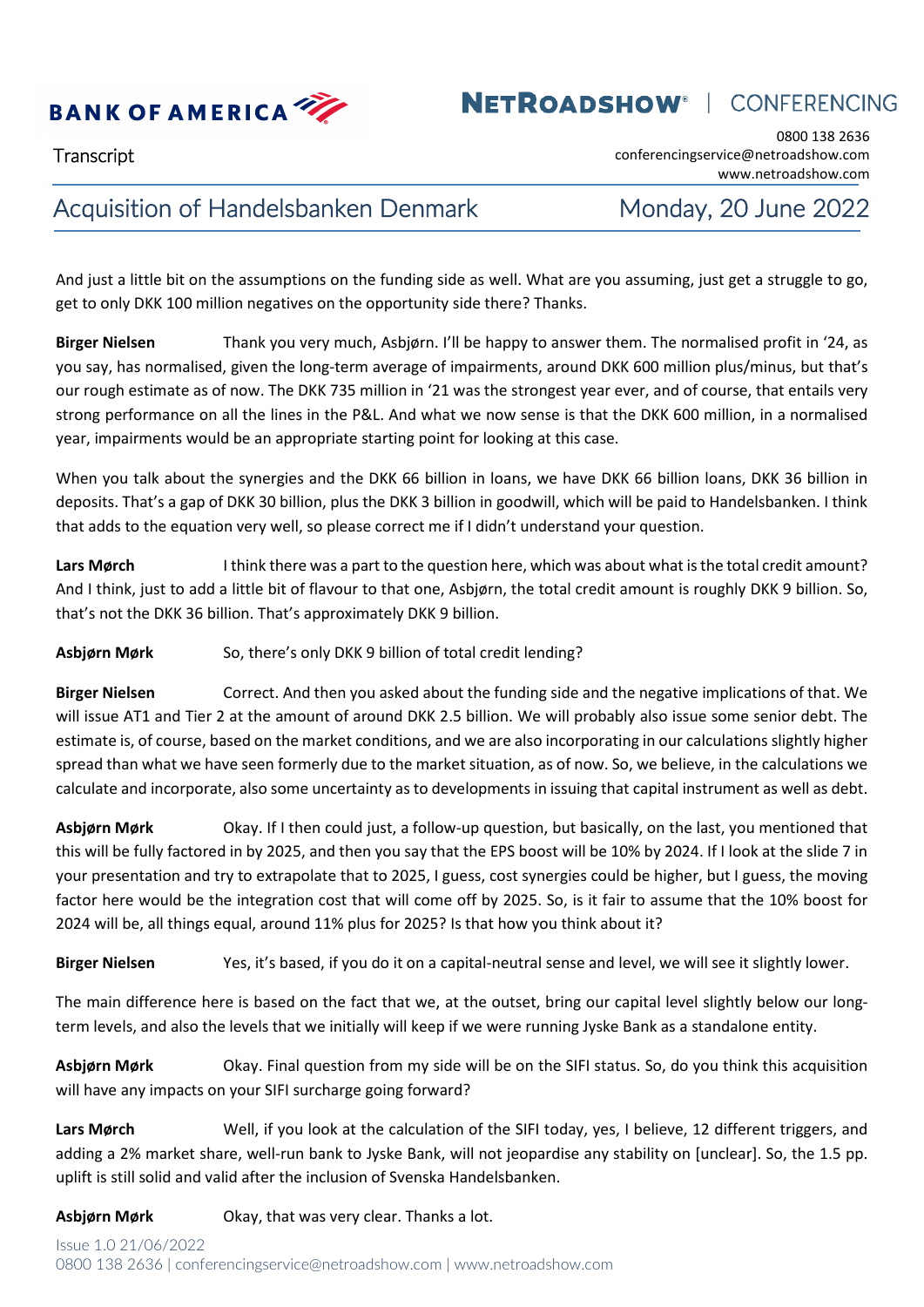

**Transcript** 

0800 138 2636 conferencingservice@netroadshow.com www.netroadshow.com

## Acquisition of Handelsbanken Denmark Monday, 20 June 2022

**Operator** Thank you. And the next question from the telephone line is from Martin Gregers Birk of SEB. Please go ahead, Martin.

**Martin Gregers Birk** Thank you so much. Just a couple of questions. Now, I assume, you don't want to tell us your 2024 business plan, but if you look at Jyske Bank as standalone, this is a bank that is going to buy roughly 10 to 15% annually of your market cap in share buybacks in the market. Why wasn't that a more attractive value proposition for your shareholders, rather than buying someone else's shares?

**Birger Nielsen** Well, I can start. Maybe you can comment further, Lars. But if I look at the acquisition, it is very crucial, what Lars said at the outset, that it's at critical mass that the group's possibilities to deploy resources, competences, IT system setups, etc. And this is the strategic view on this transaction, point number one. And, as we also alluded to, adding a strong bank at a decent slice actually also lifts the EPS, relative to a standalone comparison, which you also referred to here.

So, we think these elements in common make very good sense, compared to where we stand at present.

Lars Mørch Yes, and I agree to your comments here, Birger. If I should just add one thing, that is that, with the bigger frame, the bank we have, going forward, driving efficiencies will also be easier.

**Martin Gregers Birk** But I feel like this is a story that we have heard before from your CEO. He's been talking about achieving critical mass. He's been talking about achieving a market share of 15% for years now, but what does it actually mean for you guys to have critical mass? Because it's not like synergies, at least the cost synergies, measure them as a function of Handelsbanken's running cost base, are flattering.

Lars Mørch Yes, I think, if you look at Jyske Bank, we have all the head office functions of a fairly large bank, but the volumes are not that large. And over time, we'll be able to add extra volume without increasing the general cost of the frame of running the bank here. And I think that's an important point. So, efficiencies, with a 15% market share, will be a lot better than half the size. Then I think, in terms of practical terms, we're running a business, which is a mix of physical presence and digital solutions.

And we're running a bank across the totality of Denmark. In order to be able to do that, you need to have, also, critical mass locally. And that will be difficult, also, with a lower market year than the one that we have now.

**Martin Gregers Birk** Okay. And maybe just a final question. So, when we move into 2023 and you guys are, potentially, looking at returning to share buybacks, Birger, what's going to be your guiding rock here? Previously, we have talked a lot about the RAC ratio. Is that going to come back into play?

**Birger Nielsen** Yes, well, I think there are several triggers as to when we start buying back shares. Of course, as we well know, the Board today decides on a quarterly basis, and that also applies, going forward. One thing, which is crucial is, of course, the levels, that we stay within the guided levels, longer term, point number one. Point number two is the ability of retained earnings in the group, which has been very strong and steady for some quarters now and hopefully can continue. That's the second trigger.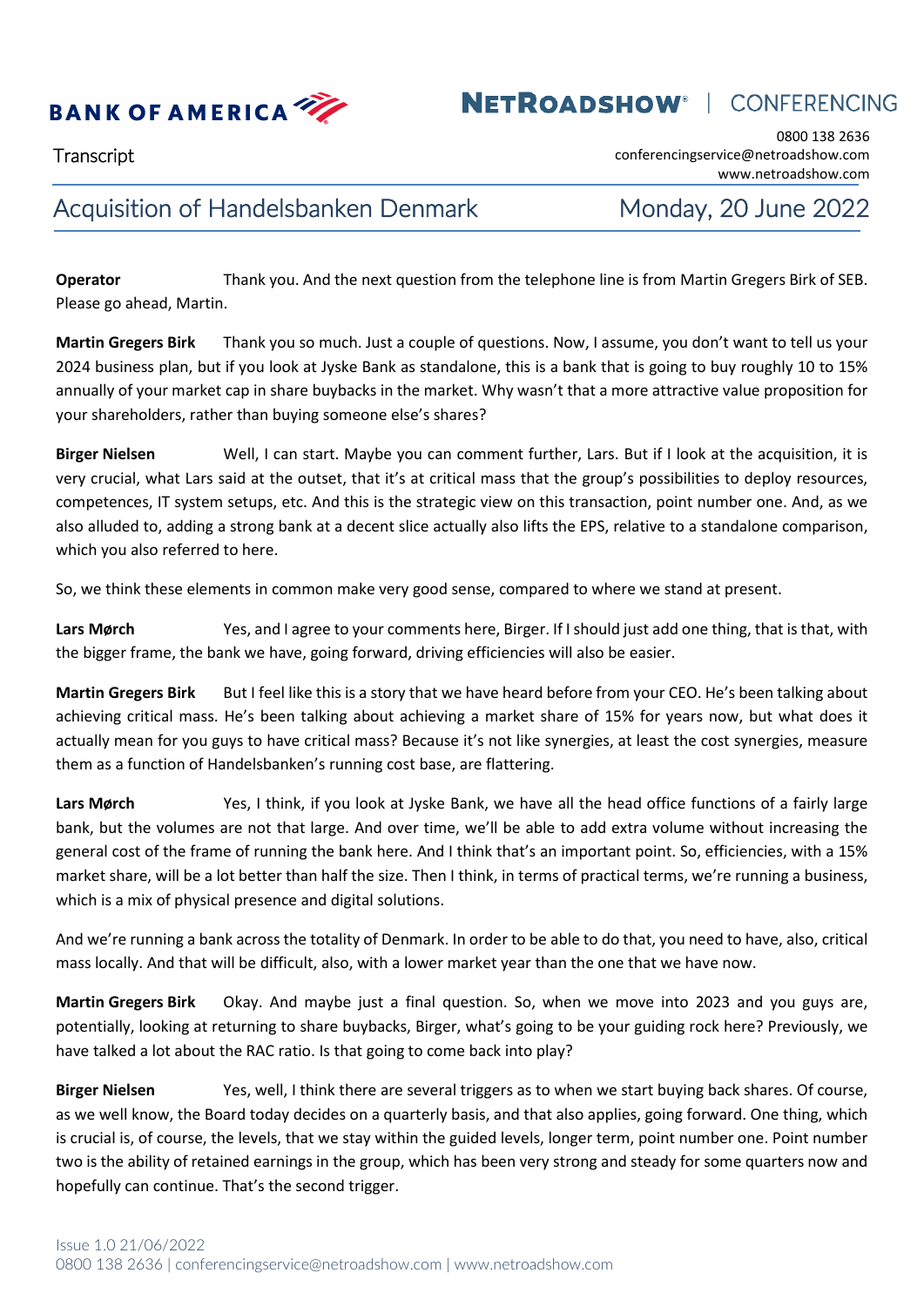

**Transcript** 

0800 138 2636 conferencingservice@netroadshow.com www.netroadshow.com

#### Acquisition of Handelsbanken Denmark Monday, 20 June 2022

And as you said and alluded to, the RAC ratio is the third one. We are quite reassured that, with these metrics we provide here and the way to manifest transaction, that the REC will stay in a safe and sound territory as to stability of our rates.

**Martin Gregers Birk** And you haven't had any comments from the S&P? As I assume that this is going to be a slightly credit-negative event as more of your capital base will be based on non-equity instruments?

**Birger Nielsen** S&P is fully aware of what is going on, and we expect them to give some message to the market in the near future.

**Martin Gregers Birk** Okay, thank you. That's it.

**Operator** Thank you. We'll move back to questions come through via Zoom. We have a question from Maria Semikhatova of Citi. Please go ahead. Your line is open.

**Maria Semikhatova** Yes, thank you. I hope you can hear me. A couple of questions. First of all, you mentioned that you are in dialogue with Handelsbanken on a selected large corporate portfolio. Just wanted to get a sense, what is the potential size of this portfolio? And what is the return on equity on these specific operations? Second, on cost synergies, you mentioned expected natural attrition from 2024. What is the natural FD attrition for Jyske, or combined? If you can disclose that, and is there any differential on salary levels for both entities?

And just one final question for me. You mentioned the option to issue equity of up to DKK 1.5 billion. Just wanted to get a sense, under which circumstances you would consider this option?

**Lars Mørch** Yes, thank you very much, Maria. We have stated, yes, there can be, and will probably be, dialogues regarding large corporates.

It is the fact that the very large Nordic corporations, which they have in their portfolio today is excluded from this transaction, simply due to some special terms and conditions they have in the agreement with Svenska Handelsbanken. Going forward, if some of those customers want to engage with Jyske Bank, we would be happy to have a dialogue with them. And that could, potentially, lead, of course, to higher volumes and higher engagement with that segment as well. Birger?

**Birger Nielsen** Yes, I think I can add to this that if you look into this portfolio, it's a very limited portfolio, in terms of numbers of clients, and what they have in their contracts is very normal, in terms of clauses. And we expect that a number of these clients will be happy to see Jyske Bank as a bank going forward, whereas some of them would have specific needs that are better handled by other banks.

And some of them will be less attractive also from a return perspective from Jyske. So, we expect to have some extra volume, based on these dialogues that are starting now.

**Lars Mørch** Yes, and to your point, Maria, cost synergies via natural attrition, that is our clear expectations going forward, I believe that the natural attrition in Jyske Bank, it's very much aligned with market conformity or market levels, ie, in the high single-digit percentages.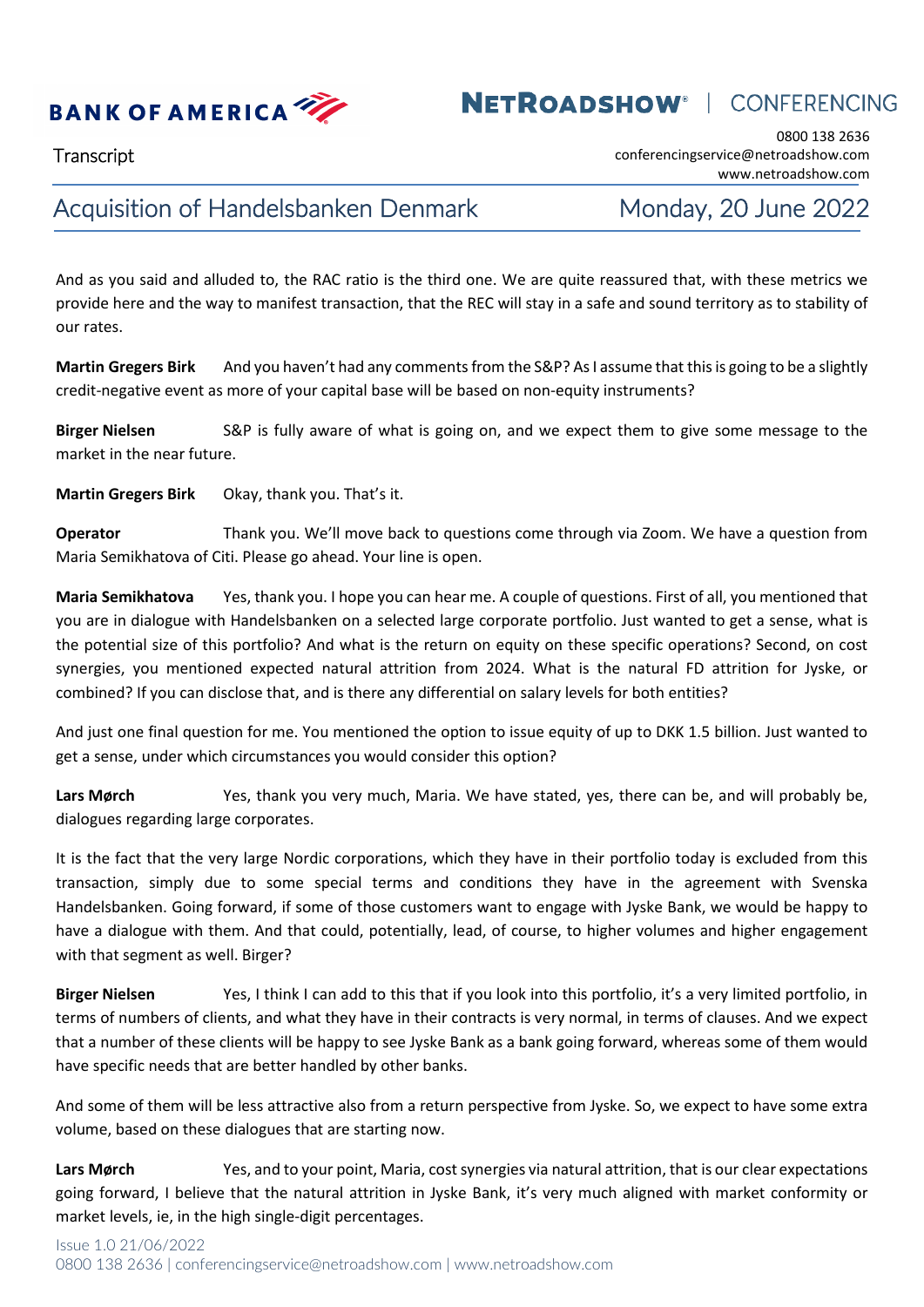**BANK OF AMERICA** 

# **NETROADSHOW<sup>®</sup> | CONFERENCING**

**Transcript** 

0800 138 2636 conferencingservice@netroadshow.com www.netroadshow.com

#### Acquisition of Handelsbanken Denmark Monday, 20 June 2022

And then, point number three, you alluded to, yes, there is an option to raising equity up to DKK 1.5 billion. The reason for that is that we, in the process here, in the project, have, assist the possibility or the option of going to issue equity. As you know, this is not the case, because the transaction is fully aligned with the existing capital levels. But as of now, yes, we maintain that option, but the transaction itself doesn't need it.

| Maria Semikhatova     | Okay, thank you very much.                                                                  |
|-----------------------|---------------------------------------------------------------------------------------------|
| <b>Operator</b>       | Thank you. Our next question today comes from Jakob Brink again of Nordea. Please go ahead. |
| <b>Jakob Brink</b>    | Good morning. I hope you hear me now?                                                       |
| Lars Mørch            | Yes.                                                                                        |
| <b>Birger Nielsen</b> | Yes.                                                                                        |
|                       |                                                                                             |

**Jakob Brink** Thanks a lot. Zoom is not my best friend, apparently. And just coming back to page, was it 5 and 6, Birger, on the old Handelsbanken profit of DKK 735 million, down to DKK 600 million, is the difference…? How much of that normalisation is due to the year, roughly DKK 15 billion of lower lending from those larger customers, and how much of it is due to loan loss normalisation?

**Birger Nielsen** Yes, well, first of all, the DKK 600 million is the new perimeter, so to speak, the customers involved in the transaction that will add to DKK 600 million. And the main difference still lies within the difference between the impairments in 21 and the impairments in a normalised year.

**Jakob Brink** But just so I understand, but in that difference also lies the fact that some of the customers, roughly 14 billion, will not come along in the agreement?

**Birger Nielsen** Yes, everything… Just one second. Simon, you have a comment here?

**Simon Hagbart** Yes, just to clarify quickly. All the numbers stated in the material are based on the perimeter, excluding the few selected Danish large corporates. That would also entail that the DKK 735 million is excluding those. So, the main difference, moving from the DKK 735 million down to DKK 0.6 billion, is from normalisation of credit quality where you should note that they had reversals of DKK 51 million in 2021.

Jakob Brink **Digite Chay.** So, the large customers are already out of the...? Okay, fair enough. Okay, then on the FTE reduction or cost synergies of DKK 400 million, potentially higher later on, could you just…? How is it with Bankdata? How much of…? When you take over, I think they have had around DKK 200 million in IT costs on BEC platform, what will that number be in the Bankdata setup? I guess, some of your fees are fixed fee, and some of it is activity-driven fees. So, how much do you expect to save from IT?

**Birger Nielsen** As we said in '23, the main difference is the payments for group services, and then, going forwards, the difference between BEC and a new entity with Jyske Bank as Bankdata.

Issue 1.0 21/06/2022 We expect and have estimated slightly lower numbers, due to the fact that we make synergies in the coming years, bring down the total number of FTEs in the two entities. So, we're bringing those together. We'll add to, or bring down,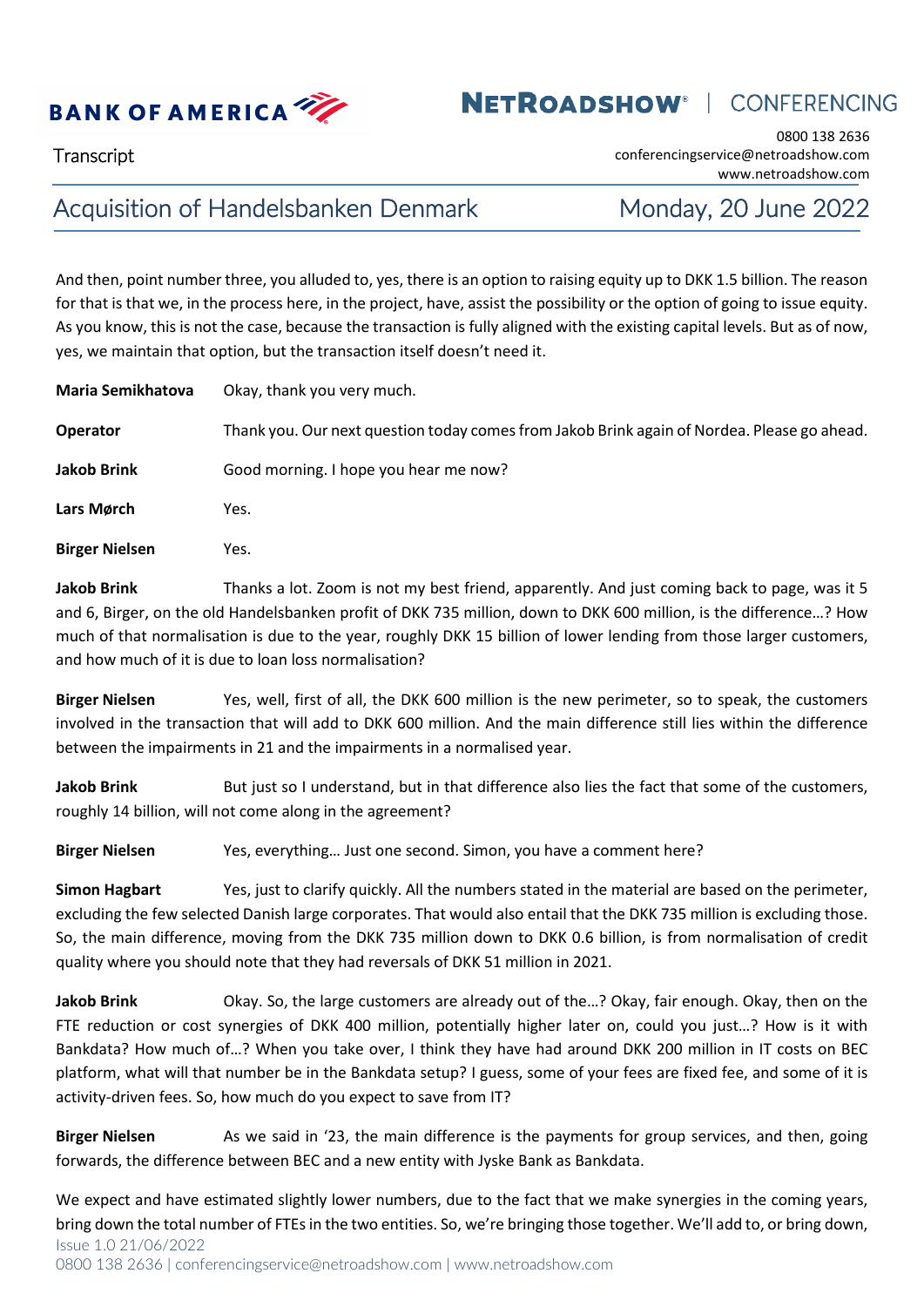

**Transcript** 

0800 138 2636 conferencingservice@netroadshow.com www.netroadshow.com

## Acquisition of Handelsbanken Denmark Monday, 20 June 2022

the total cost, relative to what we pay in separately today.

**Jakob Brink** So, a small saving from IT, you say, when everything is...?

Birger Nielsen A decent saving from IT, because some of it, as you said, is driven by transactions and amounts, and some of it is driven simply by the number of FTEs that we attach from each group as [unclear].

**Jakob Brink** Okay, and how much does that leave of the DKK 400 million to come from FTEs?

Lars Mørch We haven't yet spelled out that number, so please, accept that this is the full number that we can provide today.

**Jakob Brink** It's just, when you say 10% or high single-digit natural attrition, is that then on the whole new group? Because otherwise, I guess, it doesn't quite add up to a number large enough, if it's only on the Handelsbanken platform that you [unclear]…

**Lars Mørch** Jakob, it's on the total group. So, you have 3,200 employees in Jyske, and you have a tune of approximately 10%, and fairly high during the next couple of years, because it's larger generations who are living for pensions right now. And you'd have, approximately, also 10% from Handelsbanken. So, that actually adds to more than half of their organisation in one year.

**Jakob Brink** Okay, thank you. And then, just last question from my side. Why is Handelsbanken paying the exit fee on BC? Is there any sort of tax reasons or any sort of fees that will be lower if you do it this way? Or why isn't it just added on top of what you have to pay, or reducing the DKK 3 billion instead?

**Birger Nielsen** Well, it's straightforward. They are a member at BC today, so they have to pay the exit cost. And what we delivered to them is a goodwill that is an all-in number for the premium on the book, as well as other costs that are related to its recession from their side.

**Jakob Brink** Okay, fair enough. Makes sense. Thanks a lot.

**Operator** Thank you. Next, we move onto Jacob Kruse of Autonomous. Your line is open. Please go ahead. Hello, Jacob, your line is open. Unfortunately, the audio didn't seem to be working, but Jacob did submit four questions orally, so I'll read those out for you. These were, on the cost synergies, does this include branch closures and staff reductions? And is it more on the acquired entity, or is this an opportunity to review efficiency in the existing Jyske business?

I believe Handelsbanken has issued buyer NI credit. Are there any complications with transferring this back to Jyske Bank? On the consideration, what do you view as the P/E multiple you pay for the acquired entity?

**Birger Nielsen** Thank you very much, Jacob. Cost synergies, yes, they include all the cost synergies that we expect, going forward, and that, actually, covers the whole group. And, yes, as Lars also said, we can grow the scale, and we can grow the efficiency in many areas of the group, going forward. But transferring of total credit is, if I just fully understood the question… Please, rephrase it? Can you do that?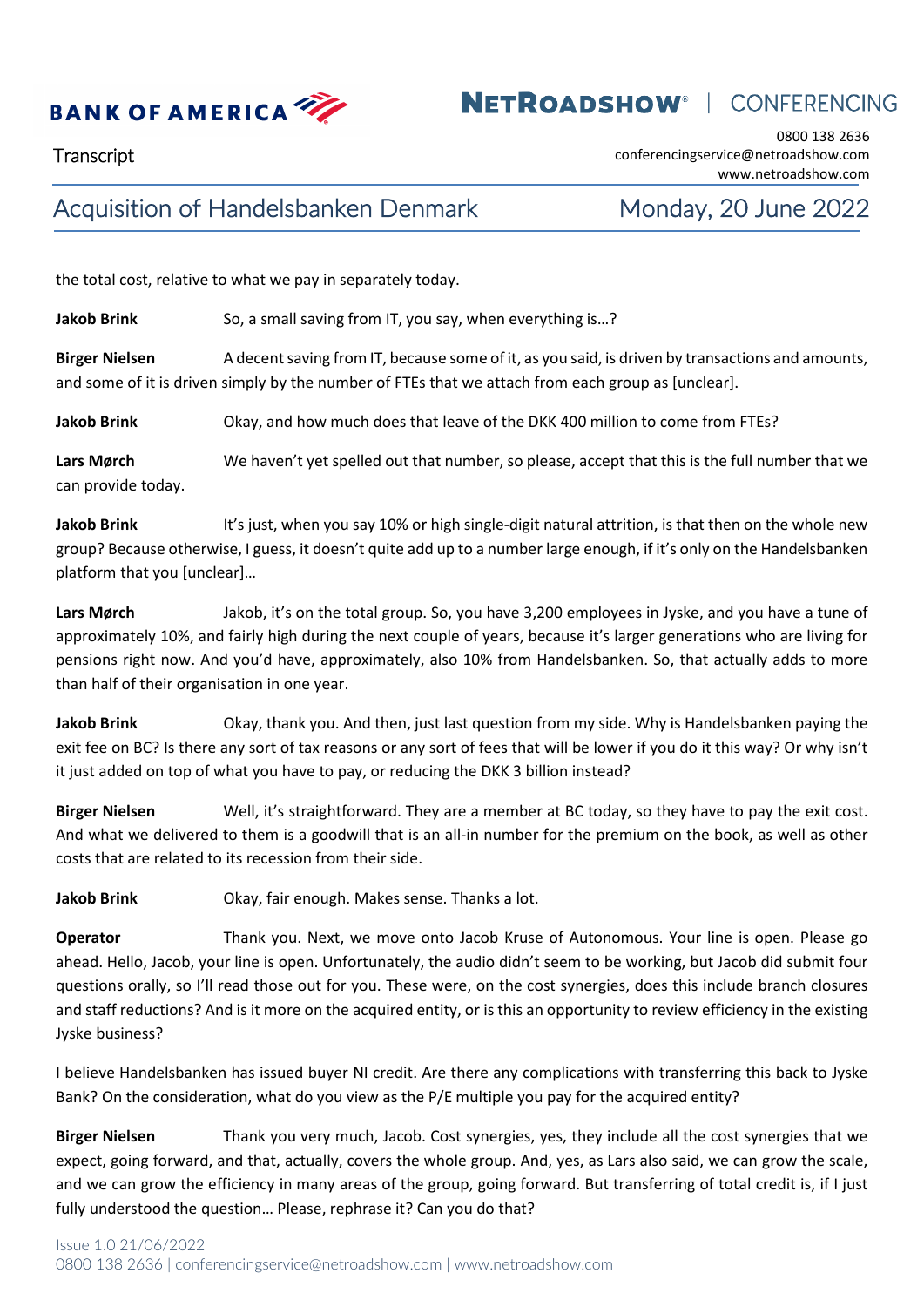

**Transcript** 

0800 138 2636 conferencingservice@netroadshow.com www.netroadshow.com

#### Acquisition of Handelsbanken Denmark Monday, 20 June 2022

Okay, I'll just jump to the P/E ratio. Well, the P/E ratio is a difficult task. If you talk about price/book or P/E ratios, they all rely on an equity in a subsidiary or in a company. Since we buy activities, we are not able to provide you with a specific equity in this case, so we'll not be able to provide you with any P/E multiples, as of now. And then the question from total credit?

Yes, okay, thank you very much. We will, of course, do our utmost to repatriate as many loans as possible from total credit. We see no complications in approaching the customers when we're allowed to, and ask them to look at the total credit portfolio and see whether this would be suitable in Jyske Bank. And be aware that if I look at the pricing along the curve of total credit products, as opposed to Jyske Bank, we seem to be fully competitive.

**Operator** Thank you. And Jacob's final question was, what do you use for AT1 and T2 costs?

**Birger Nielsen** It depends on the market situation, but it's obvious that prices and spreads have gone out, to some extent, over the last few weeks and months. So, we incorporate that into the issuances that we are making. The exact numbers is not for us to say now, because it depends on the actual day that we do the issuance, but it's obvious that prices have gone up, both in terms of AT1 issuance, as well as Tier 2 issuance.

**Operator** Thank you. As a reminder, if you'd like to ask a question, please raise your hand on Zoom, or press star followed by one on the telephone. We do have a question from Asbjørn Mørk again on the telephone. Your line is open.

**Asbjørn Mørk** Yes, thank you. Two follow-up questions from my side. If we go back to slide number 5, so basically, the DKK 51 million of loan loss reversals last year is eight basis points. If I just apply ten basis points of normalised loan losses, that's around DKK 120 million of headwinds. So, that brings us DKK 735 million to close to the DKK 600 million you guide for.

And then, if I look at fee income, which has been growing DKK 150 million in two years, I guess, normalising that line could provide some sort of headwinds as well. So, I'm just trying to understand why DKK 600 million is a fair, throughthe-cycle number and not a little bit ambitious numbers for the business standalone?

**Birger Nielsen** Well, [unclear] you're right, when we normalise impairment, we come to these, around 600 million. Looking at the C income list, it has grown simply because asset management has been significantly growing the business for all banks, including Handelsbanken over the last few years. But we have a clear ambition in the field of private banking, to grow the new united entity even further.

As you may know, we have been approved seven years in a row now, as the best one to provide service for private banking clients, which we are very proud of. And we want, actually, to merge the competencies in this field to grow that book even stronger.

So, we don't see that this is a too ambitious starting point for the new entity.

Asbjørn Mørk But wouldn't your asset management ambitions be under your potential synergies of the deal? And I guess, asset management volumes are down around 10% so far this year, so I guess, that's a tough comp,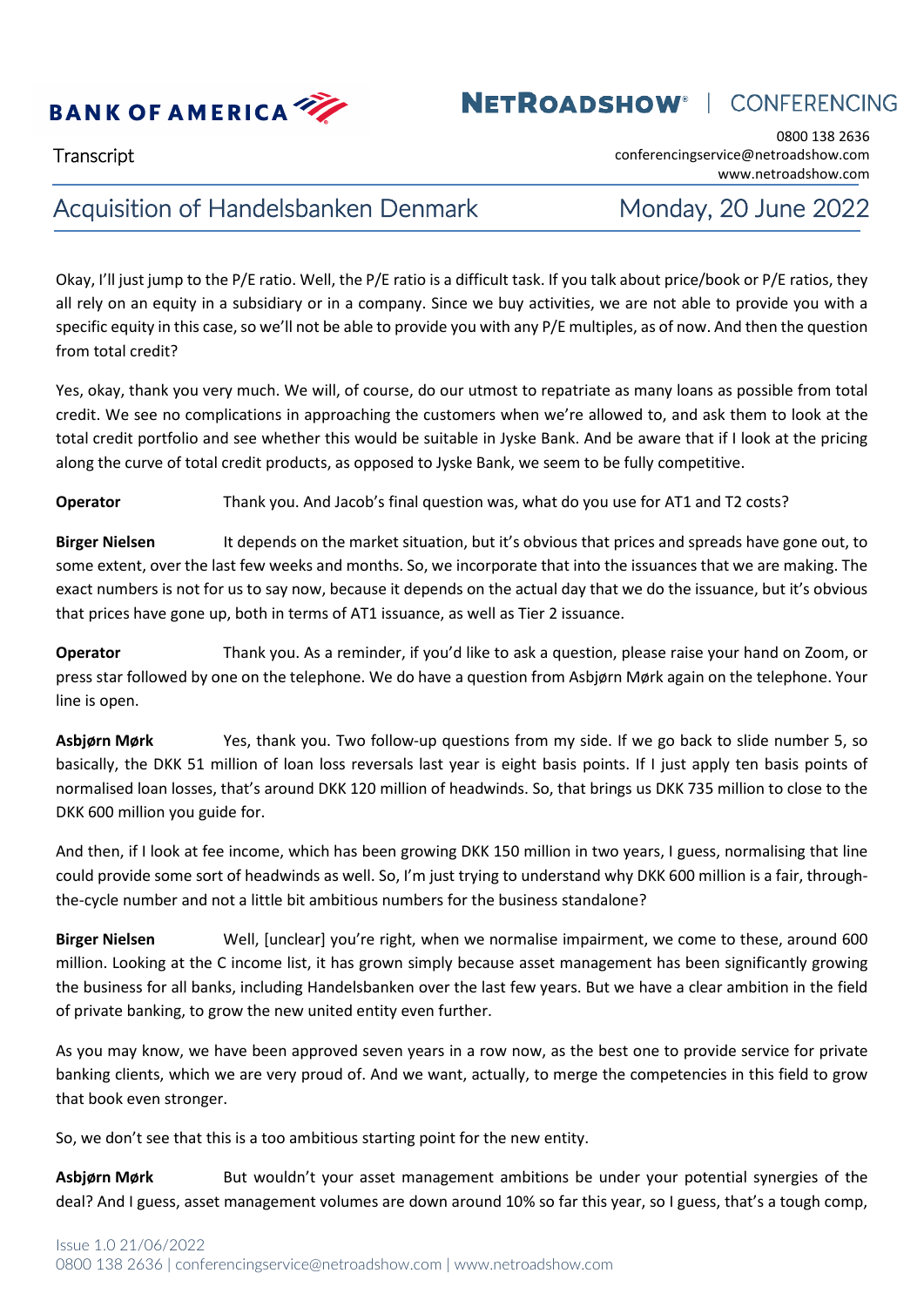

**Transcript** 

0800 138 2636 conferencingservice@netroadshow.com www.netroadshow.com

#### Acquisition of Handelsbanken Denmark Monday, 20 June 2022

compared to last year?

**Birger Nielsen** Well, it's, of course, a long-term haul we are talking about here, two/three years ahead. We certainly expect markets to come back, but of course, timing is uncertain. When it comes to growth, we believe that we can deliver the same growth in Handelsbanken as we expect for Jyske Bank, and we have ambitions to outgrow the market in this field in the coming years.

**Asbjørn Mørk** Okay, fair enough. Then, final question on my side, on my numbers, you do make quite a decent return on your investment on today's deal, and that's despite the fact that you, of course, had some disadvantages on the IT side, versus some of your competitors that, at least on a rumour basis, were interested in this deal. So, maybe just some reflections from your side on what was your competitive edge in this transaction that made you seal the deal?

Lars Mørch Yes, thank you, Asbjørn. This is, obviously, a question that's better suited for Svenska Handelsbanken, but I'll try to portray the view that we have had, in terms of our position here. I think Handelsbanken have communicated that they wanted to exit Denmark, and they wanted to exit Denmark in the best possible way.

And I think, in terms of that, the simplicity and the way that they could exit has been important for Handelsbanken. That has been our view. We do not think that this been a price competition, predominantly.

We think that they've been looking for a buyer with the right quality competences and size to take over the client in a good way and to take over the responsibility for the employees also, and a client that has been able to provide a structure for the deal that's not too complex to execute. So, I think these have been, that's our view at least, has been very important for striking this deal.

**Asbjørn Mørk** Okay, thanks a lot. That's all from my side.

**Operator** Thank you, and moving back to Zoom, we have a follow-up question from Jakob Brink of Nordea. Your line is open again.

**Jakob Brink** Thanks a lot. Just one follow-up from my side. On asset quality, I think, at least historically, even you might have said that, but at least someone has speculated whether Danish FSA Guidelines on provisions has maybe been a bit tougher than what we have seen in the Swedish market. So, when looking through Handelsbanken Denmark's book, what have you found? Do you think it is the same rules that have been applied, or do you maybe feel that there's a need for some upfront provisioning?

**Birger Nielsen** It's correct, we've done a thorough due diligence in all fields, of course, surrounding this transaction. The FSA Guidelines could, potentially, differ between Denmark and Sweden, but we are very reassured that what we have seen and spoken with experts about is quality, both when it comes to retail customers, when it comes to corporate, and also the split between bank and mortgage loans.

So, we are very reassured that what we are taking on board is a top-quality portfolio, and the adjustments to be made, relative Swedish versus Danish guidelines, will be managed properly in the coming quarters. We see no need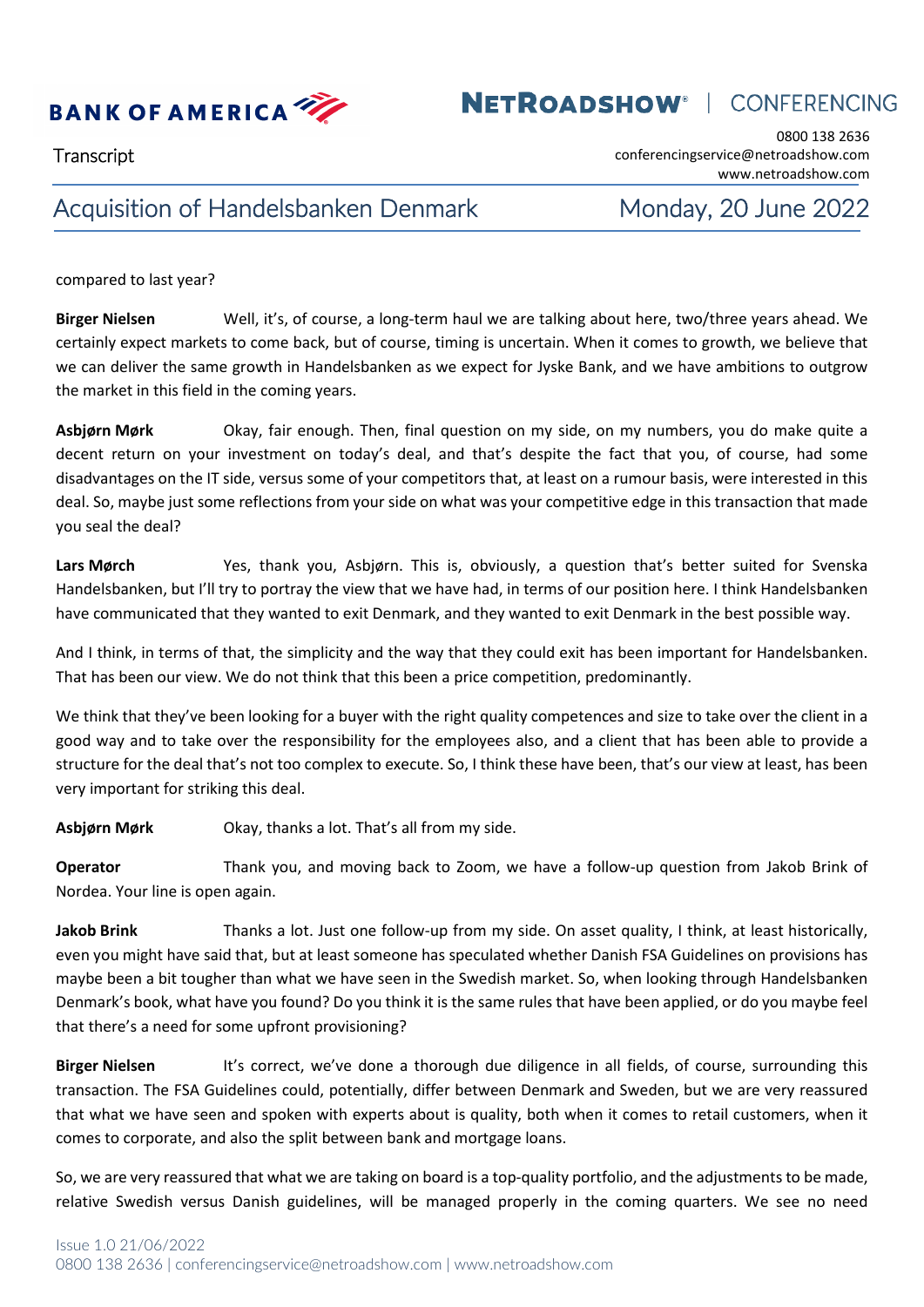

**Transcript** 

0800 138 2636 conferencingservice@netroadshow.com www.netroadshow.com

#### Acquisition of Handelsbanken Denmark Monday, 20 June 2022

whatsoever of making significant changes at the outset, because it is a quality group that we are looking at.

**Jakob Brink** Okay, thank you.

**Operator** Thank you. As a final reminder, if you'd like to ask a question, please raise your hand, or press star followed by one on your telephone keypad. We have a question from Guergouri. Could you please state your company name and proceed with your question?

**Hadia Guergouri** You can hear me?

**Lars Mørch** Yes, we can hear you.

**Hadia Guergouri** Yes, Hadia Guergouri from Allianz Global Investors. Two questions on my side. The cost of income ratio of the business you are acquiring is 58%, so I wonder if you have an idea of the level you want to achieve, in terms of cost/income ratio, and for the business you are acquiring?

And my second question is about the equipment rate of the customer you are acquiring. This is just to have an idea of the cross-selling potential.

**Birger Nielsen** If I take them one by one, the cost/income was, yes, 58% last year, very much aligned with a very strong bank in Denmark. We have, in Jyske Bank, a level of, in the mid-50s, well, 53, so to speak, so mid-50s for last year, which was also due to the fact that we have synergies with [unclear] on the mortgage side. Looking at the new entity going forward, we will very much focus on the whole group, and not just separate solutions or metrics for the acquired entity.

So, going forward, we have an ambition, of course, to keep the group's cost/income ratio in the mid-50s. Talking about cross-selling elements, we haven't spelled out, in the investment material, any specifics about cross-selling potential. We will be very happy to dig into it in further detail when we can get access and are allowed to do so. We have some potential fields where we can see cross-selling possibilities, but as of now, this is, kind of, an income upside, as you can see, stated on the slide.

**Hadia Guergouri** Okay, thanks.

**Birger Nielsen** Sorry, maybe just to clarify, to make it very clear that the 58%, as a standalone entity, will, of course, be lower. But when we calculate it going forward, we very much focus on the group's total cost/income ratio, which we expect to keep low or lower than they were, as we talked about in '21.

**Hadia Guergouri** Okay.

**Operator** Thank you. We have no further questions on Zoom or on the telephone line, so I will hand back for any closing remarks.

Issue 1.0 21/06/2022 **Birger Nielsen** Okay, that was difficult to get unmuted here. Thanks a lot to everybody for listening in. Don't hesitate to come back if we can help with answers on some of the questions, or if we need to be more clear on some of the answers also. But thanks a lot for listening in. We hope that this transaction makes almost as much sense to you